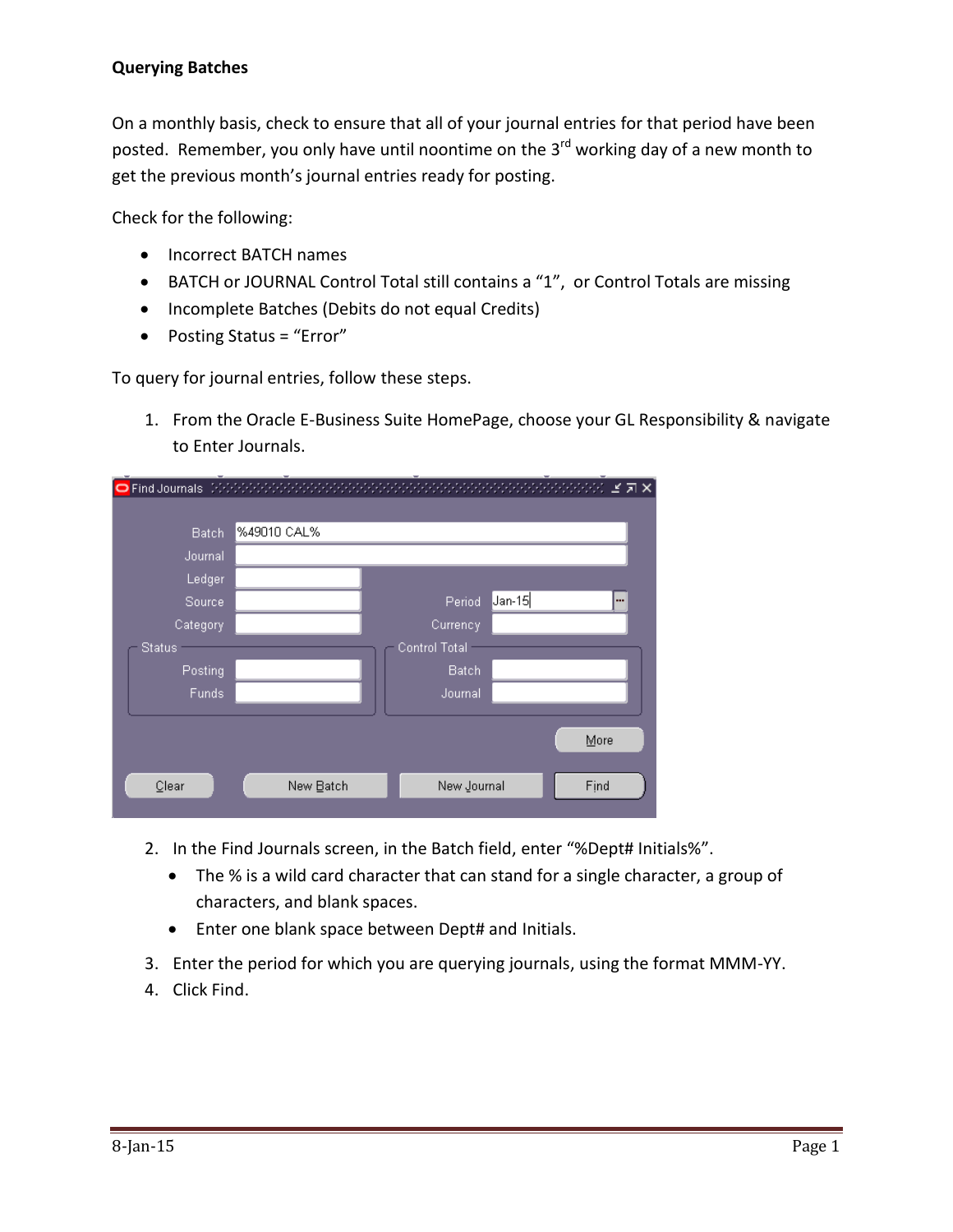## **Querying Batches**

| $\overline{\mathcal{C}}$<br>Period<br><b>Batch Name</b><br>Currency<br>Category<br>Journal Name<br>Journal Debit<br><b>Batch Status</b><br>Source<br>Journal Credit<br>Q<br>229.00<br>Unposted<br>NSCT 49010 CAL 010 DENT DEAN<br><b>USD</b><br>Manual<br><b>JAN-15</b><br>229.00<br>Journal<br>$\overline{\mathbf{v}}$<br>$\mathbb{E}$<br>$\Box$<br>Review Batch<br><b>Tay Batch</b><br>Review Journal<br>Reguery<br>Approve |  |  |  |  |  |  | $\mathbb{R}^{n}$ . In the sequence of $\mathbb{R}^{n}$ , $\mathbb{R}^{n}$ , $\mathbb{R}^{n}$ , $\mathbb{R}^{n}$ , $\mathbb{R}^{n}$ , $\mathbb{R}^{n}$ |  |  |
|-------------------------------------------------------------------------------------------------------------------------------------------------------------------------------------------------------------------------------------------------------------------------------------------------------------------------------------------------------------------------------------------------------------------------------|--|--|--|--|--|--|-------------------------------------------------------------------------------------------------------------------------------------------------------|--|--|
|                                                                                                                                                                                                                                                                                                                                                                                                                               |  |  |  |  |  |  |                                                                                                                                                       |  |  |
|                                                                                                                                                                                                                                                                                                                                                                                                                               |  |  |  |  |  |  |                                                                                                                                                       |  |  |
|                                                                                                                                                                                                                                                                                                                                                                                                                               |  |  |  |  |  |  |                                                                                                                                                       |  |  |
|                                                                                                                                                                                                                                                                                                                                                                                                                               |  |  |  |  |  |  |                                                                                                                                                       |  |  |
|                                                                                                                                                                                                                                                                                                                                                                                                                               |  |  |  |  |  |  |                                                                                                                                                       |  |  |
|                                                                                                                                                                                                                                                                                                                                                                                                                               |  |  |  |  |  |  |                                                                                                                                                       |  |  |
|                                                                                                                                                                                                                                                                                                                                                                                                                               |  |  |  |  |  |  |                                                                                                                                                       |  |  |
|                                                                                                                                                                                                                                                                                                                                                                                                                               |  |  |  |  |  |  |                                                                                                                                                       |  |  |
|                                                                                                                                                                                                                                                                                                                                                                                                                               |  |  |  |  |  |  |                                                                                                                                                       |  |  |
|                                                                                                                                                                                                                                                                                                                                                                                                                               |  |  |  |  |  |  |                                                                                                                                                       |  |  |
|                                                                                                                                                                                                                                                                                                                                                                                                                               |  |  |  |  |  |  |                                                                                                                                                       |  |  |
|                                                                                                                                                                                                                                                                                                                                                                                                                               |  |  |  |  |  |  |                                                                                                                                                       |  |  |
|                                                                                                                                                                                                                                                                                                                                                                                                                               |  |  |  |  |  |  |                                                                                                                                                       |  |  |
|                                                                                                                                                                                                                                                                                                                                                                                                                               |  |  |  |  |  |  |                                                                                                                                                       |  |  |
|                                                                                                                                                                                                                                                                                                                                                                                                                               |  |  |  |  |  |  |                                                                                                                                                       |  |  |
|                                                                                                                                                                                                                                                                                                                                                                                                                               |  |  |  |  |  |  |                                                                                                                                                       |  |  |
|                                                                                                                                                                                                                                                                                                                                                                                                                               |  |  |  |  |  |  |                                                                                                                                                       |  |  |
|                                                                                                                                                                                                                                                                                                                                                                                                                               |  |  |  |  |  |  |                                                                                                                                                       |  |  |
|                                                                                                                                                                                                                                                                                                                                                                                                                               |  |  |  |  |  |  |                                                                                                                                                       |  |  |
|                                                                                                                                                                                                                                                                                                                                                                                                                               |  |  |  |  |  |  |                                                                                                                                                       |  |  |
| New Journal<br>New Batch                                                                                                                                                                                                                                                                                                                                                                                                      |  |  |  |  |  |  |                                                                                                                                                       |  |  |
|                                                                                                                                                                                                                                                                                                                                                                                                                               |  |  |  |  |  |  |                                                                                                                                                       |  |  |

For each unposted Journal, review the Batch and Journals pages.

| O Batch (University of Pittsburgh) (2000) 2002/2002/2003 |                        | <u> Katalog Kabupatén Pangunah Pangunah Sumah Pangunah Sumah Sumah Sumah Sumah Sumah Sumah Sumah Sumah Sumah Sumah</u> |               |                | teren en de la persona de<br>ビゴ× |
|----------------------------------------------------------|------------------------|------------------------------------------------------------------------------------------------------------------------|---------------|----------------|----------------------------------|
| Batch                                                    | NSCT 49010 CAL 0108 01 | - Status                                                                                                               |               |                |                                  |
| Period                                                   | <b>JAN-15</b>          | Balance Type                                                                                                           | Actual        | Posting        | Unposted                         |
| <b>Description</b>                                       |                        |                                                                                                                        |               | Funds          | <b>N/A</b>                       |
|                                                          |                        |                                                                                                                        |               | Approval       | N/A                              |
| <b>Control Total</b>                                     | 229                    |                                                                                                                        |               |                |                                  |
| <b>Batch Totals</b>                                      |                        |                                                                                                                        |               | <b>Details</b> |                                  |
|                                                          | <b>Debit</b>           | Credit                                                                                                                 |               | Created        | 08-JAN-2015                      |
| Entered                                                  | 229                    | 229                                                                                                                    |               | Posted         |                                  |
| Accounted                                                | 229                    | 229                                                                                                                    |               | Posted By      |                                  |
|                                                          |                        |                                                                                                                        |               |                |                                  |
| Journals                                                 | Autocopy Batch         | <b>Check Funds</b>                                                                                                     | Reserve Funds |                | View Results                     |
|                                                          |                        |                                                                                                                        |               |                |                                  |
| Tax Batch                                                | Approve                | Change Period                                                                                                          |               |                |                                  |

Check the following:

1. Batch name - should be all upper case characters and in the following format

"Type Dept Initials Date Tracking#" (only 1 space between each segment; no space before Type).

- 2. To change the Period, click on the Change Period button, enter the new Period in the "To" field, and click OK.
- 3. For the Journal to be ready for posting, the Batch Control Total should equal Debits and Credits (except for Cash Reports, in which case the Batch Control Total should be "2").